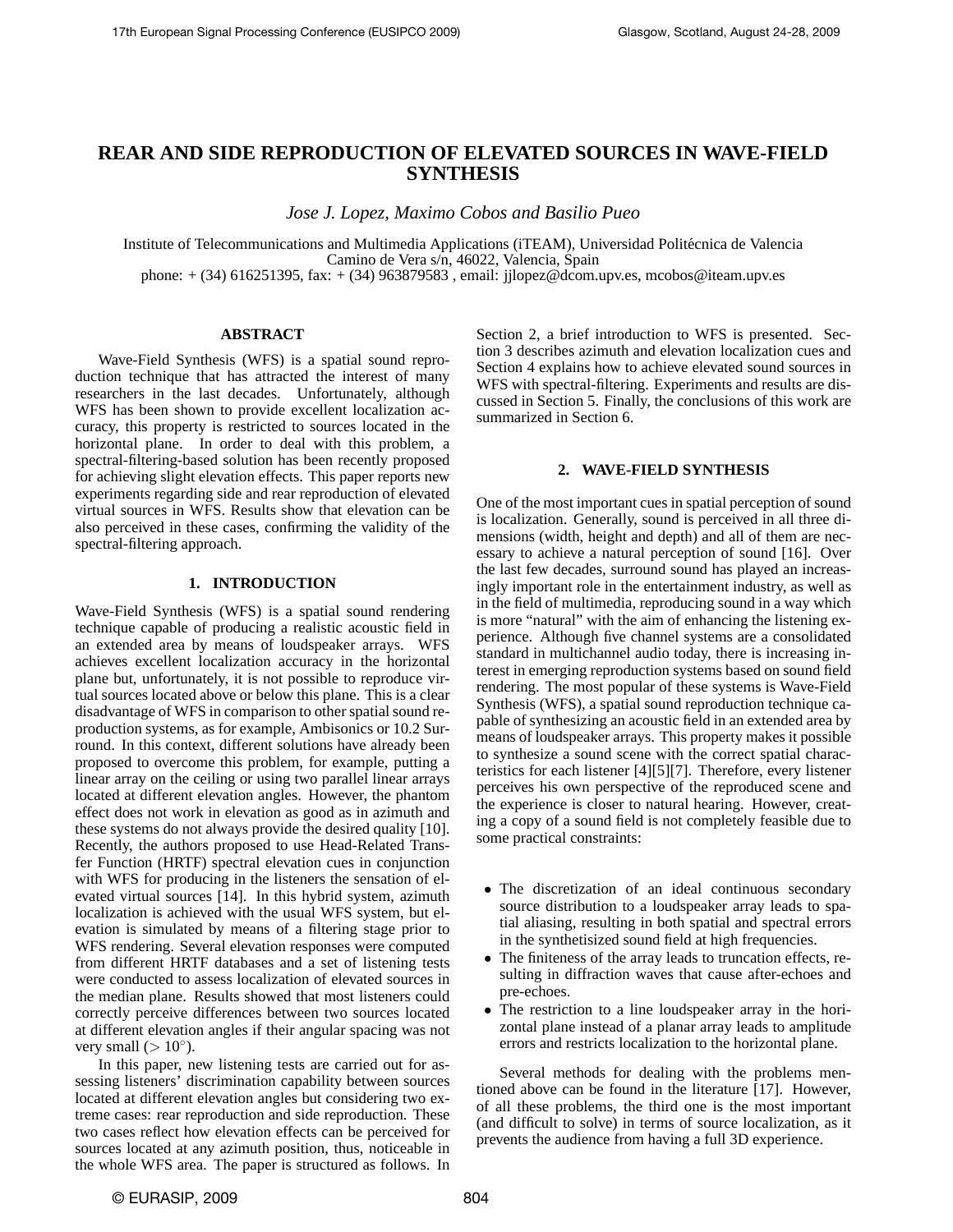# **3. AZIMUTH AND ELEVATION LOCALIZATION CUES**

The HRTF describes how a given sound is filtered by the diffraction and reflection properties of the head, pinna, and torso, before the sound reaches the eardrum and inner ear. Pre-filtering effects are very dependent on the direction of arrival of the sound and play a very important role in the neural determination of source location, particularly the determination of source elevation [12].

Binaural localization is based on the comparison of the auditory inputs from our two ears. Azimuth localization is performed via the "interaural time difference" (ITD) and the "interaural level difference" (ILD) cues [6]. The primary biological binaural cue is ITD and it is related to the time delay that appears when sound reaches the near ear and when it reaches the far ear. The ILD cue, less significant, is given by the reduction in loudness when the sound reaches the far ear. These cues will only aid in localizing the sound source in the azimuth plane, not in elevation. To get instantaneous localization in more than two dimensions from ITD and ILD more than two detectors are required. However, there are complex variations in the degree of attenuation of a sound in travelling from the source to the eardrum. These frequency-dependent attenuations are related to both azimuthal angle and elevation and can be summarized in the HRTF. As a result, an estimation of the source location in azimuth and elevation can be performed with wideband sounds. Additional information can be found by moving the head, so that the HRTF for both ears changes in a way known by the subject. In [15], a spatial audio system was proposed based on the assumption that the spectral cues are common in any sagittal plane (see Figure 1). In that system, sound localization in any direction was successfully achieved by combining HRTF filtering in the median plane and interaural differences. However, subjects' own HRTFs were used in the listening tests and therefore, not a single HRTF model was considered for their experiments.



Figure 1: System Geometry

Several attempts have been made to model HRTFs, both to understand their behavior and to simplify the binaural synthesis process. The task of modeling HRTFs has always encountered four major problems [11]:

- 1. the difficulty of approximating the effects of wave propagation and diffraction by simple, low-order parameterized filters.
- 2. the complicated joint dependence of the HRTFs on azimuth, elevation and range.
- 3. the lack of a quantitative criterion for measuring the accuracy of an approximation

### 4. great person-to-person variability of HRTFs.

Batteau [3] showed that the pinnae play a critical role in determining elevation, and he conjectured that two major ridges in the outer ear act like reflecting surfaces, producing multipath echoes whose timing gave the cues for elevation. Various models have been proposed in the literature [8][9][18]. However, while azimuth effects are readily modeled, accurate modeling of elevation cues is still a challenge.



Figure 2: Proposed HRTF-WFS Hybrid System

## **4. WAVE-FIELD SYNTHESIS WITH ELEVATION**

Despite the difficulty of getting a universal HRTF model, the authors proposed in [14] a WFS system that includes elevation after examining an extensive set of HRTFs. The following aspects were considered in its design:

- 1. elevation should be perceived in any location inside the listening area in order to be consistent with the main WFS advantage,
- 2. the computational cost must be acceptable,
- 3. elevation effects should be perceived by all individuals,
- 4. the basic WFS field should remain the same if no elevation is considered in the positioning of the virtual sources.

The block diagram of the proposed hybrid HRTF-WFS system is depicted in Figure 2. As can be seen, elevation is achieved by filtering the virtual source signals according to elevation cues measured in the median plane. In order to fulfill the specified requirements, the following issues were examined:

- 1. if the sources have an azimuth angle different from  $\phi =$ 0, still some elevation will be perceived. This is due to the fact that elevation spectral cues are common in any sagittal plane [15].
- 2. Also, as these spectral cues are the same in any sagittal plane, only a reduced set of filters is required. In addition, the sampling in elevation does not need to be very accurate, so there is no need for excessive storage resources.
- 3. Several HRTF databases were analyzed in order to look for common spectral features in the median plane. Although the aim is not to provide an accurate universal HRTF that works perfectly for any individual, some common features may cause a noticeable elevation effect.
- 4. Filtering does not affect the sources when they are located in the horizontal plane, and so no modifications to the original WFS are introduced in this case.

#### **4.1 Selection of HRTF elevation cues**

In our previous paper, we examined two public HRTF databases provided by IRCAM [13] and CIPIC [2] in order to look for common elevation cues. Also, a set of impulse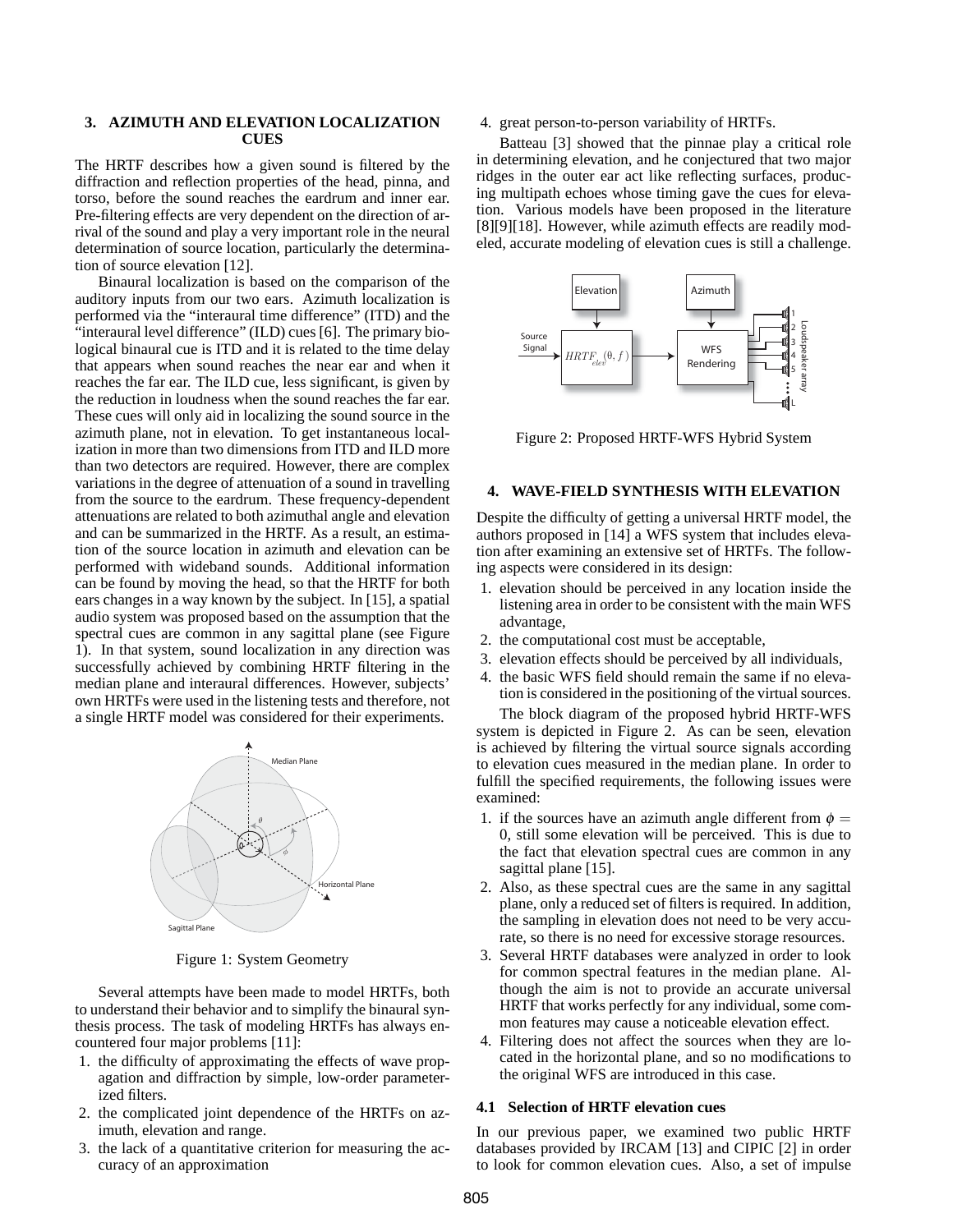responses from the *Roland Sound Space Processor RSS-10*, were measured for comparing synthetic filtering approaches to real-measured responses. By analyzing these responses, a peak-filtering approach using a chain of second order IIR filters for achieving elevation cues was also introduced and discussed. These synthetic set of responses are hereafter denoted as PEAK. Next, we briefly describe how elevation filters were computed from this set of responses.

#### *4.1.1 Removing azimuth cues*

For all the HRTF databases, only responses for the median plane  $(\phi = 0)$  were considered. Assuming far field conditions, the HRTF is a function of the direction-of-arrival of the source  $(\phi, \theta)$  and frequency *f*, expressed as *HRTF*( $\phi, \theta, f$ ). Moreover, although there is a different HRTF for the right and left ears, they can be considered to be symmetric in  $\phi$ . It is important to note that, even in the case of a source located in  $\phi = \theta = 0$ , the HRTF is not a neutral function of frequency, but it has a filtering effect for that direction. Although this effect is important for headphone binaural reproduction, it is not of interest for systems with frontal loudspeaker reproduction, as this effect will be naturally produced in the sound path from the loudspeakers to the listener. Therefore, it becomes necessary to eliminate the filtering effect produced by a head exposed to a front coming sound and retain only filtering effects due to elevation cues. For this purpose, HRTFs were normalized as follows:

$$
HRTF_{elev}(\theta, f) = \frac{HRTF(0, \theta, f)}{HRTF(0, 0, f)}
$$
(1)

where  $HRTF_{elev}(\theta, f)$  is now a neutral function of frequency for sources with  $\theta = 0$ ,  $(HRTF_{elev}(0, f) = 1)$ . Taking into account the diagram shown in Figure 2, this function results totally coherent with the hybrid system involving HRTF and WFS. Notice, that the original WFS system remains the same when the sources are considered to be located in the horizontal plane.

#### **5. EXPERIMENTS**

In our previous work, we obtained satisfying results regarding frontal reproduction for source locations in the median plane. Experiments to evaluate listeners' capability of identifying the direction of moving sources in the median plane (from −40◦ to 40◦ ) were conducted for the 4 different filterbanks (IRCAM, CIPIC, RSS and PEAK). In addition, the capability to differentiate the highest source from two successive sounds corresponding to different elevation angles was also assessed. The outcome of these experiments showed that elevation could be perceived for all the databases considered. Although differences could be easily perceived for angular separations greater than 20°, it became difficult to notice differences for angular spacing below 10°. In this new work, it becomes necessary to examine if these results are also in concordance for those cases in which the subject is not directly in front of the virtual source. Moreover, the capability to decide which is the highest source when two simultaneous stimuli are present is also studied. Note that these two experiments are carried out for all the databases considered in [14] (IRCAM, CIPIC, RSS and PEAK).

Next, we describe two experiments carried out for testing how elevation of virtual sources is perceived in the cases of side and rear reproduction. Listening tests were carried out for assessing the locatedness of elevated virtual sources in the cases of side and rear reproduction. Also, a higher/lower discrimination test between two simultaneous stimuli located at different azimuth positions was carried out. These stimuli consisted of uncorrelated full band pink noise bursts sampled at 44.1 kHz. A panel of 12 subjects took part in these tests, including students and people involved in audio research with ages between 23 and 38. The tests were conducted using a 72 loudspeaker WFS array. This array is placed inside our recording studio, which is acoustically treated to get a  $T_{60}$ @1000Hz < 0.25 s. The volume of this room is 96 m<sup>3</sup> and its floor size is 4 by 9.1 m. The background noise inside the studio was below 25 dBA. Each element of the array is a two-way system, using a  $5"\frac{1}{2}$  woofer and a 1" tweeter.<br>The loudspeaker separation of the array is 180 mm. The spatial aliasing frequency for this arrangement is about 1 kHz in the worst case. No special aliasing improvement techniques were used in the rendering process. The coloration introduced by spatial aliasing artifacts has a very irregular pattern, which is supposedly averaged by the human auditory system [1]. These artifacts have been shown to have little influence on the subjective assessment of sound quality and localization of virtual sources in the horizontal plane, and it is expected that the influence on elevation spectral cues is as well negligible.

#### **5.1 Experiment 1: Locatedness in Elevation**

The definition of locatedness, according to Blauert [6], is the degree to which an auditory event can be said to clearly be in a particular location. We preferred to evaluate locatedness instead of localization accuracy for having preliminary results regarding the performance of the different databases considered.

For the evaluation of locatedness, filtered pink noise for  $\theta = -30^\circ$  and  $\theta = 30^\circ$  was presented at 5 different azimuth positions between  $\phi = 90^\circ$  and  $\phi = 270^\circ$ , asking the listener about the ease to localize (in elevation) the presented source. A 5-grade scale was used, ranging from 1 (very bad) to 5 (very good). *How well can you localize the source in elevation? How well can you assign a particular direction to the perceived source below or above the horizontal plane?*

- 1. very bad
- 2. bad
- 3. fair
- 4. good
- 5. very good

Figure 3 shows the locatedness of elevated sources located at rear and side positions for the different databases considered. In Figure 3a., results are given for a source with elevation  $\theta = -30^\circ$  and in Figure 3b., for a source with elevation  $\theta = 30^\circ$ . We can observe these main differences:

- Locatedness for the case  $\theta = 30^\circ$  is better than for  $\theta =$ −30◦ . A similar conclusion was also observed in our previous work, where elevation for sources above the horizontal plane was more evident for the listeners.
- Locatedness of elevated sources seem to be worse for side reproduction than for rear reproduction, as can be seen in the results for azimuth positions  $\phi = 90^\circ$  and  $\phi = 270^\circ.$
- There are no significant differences between the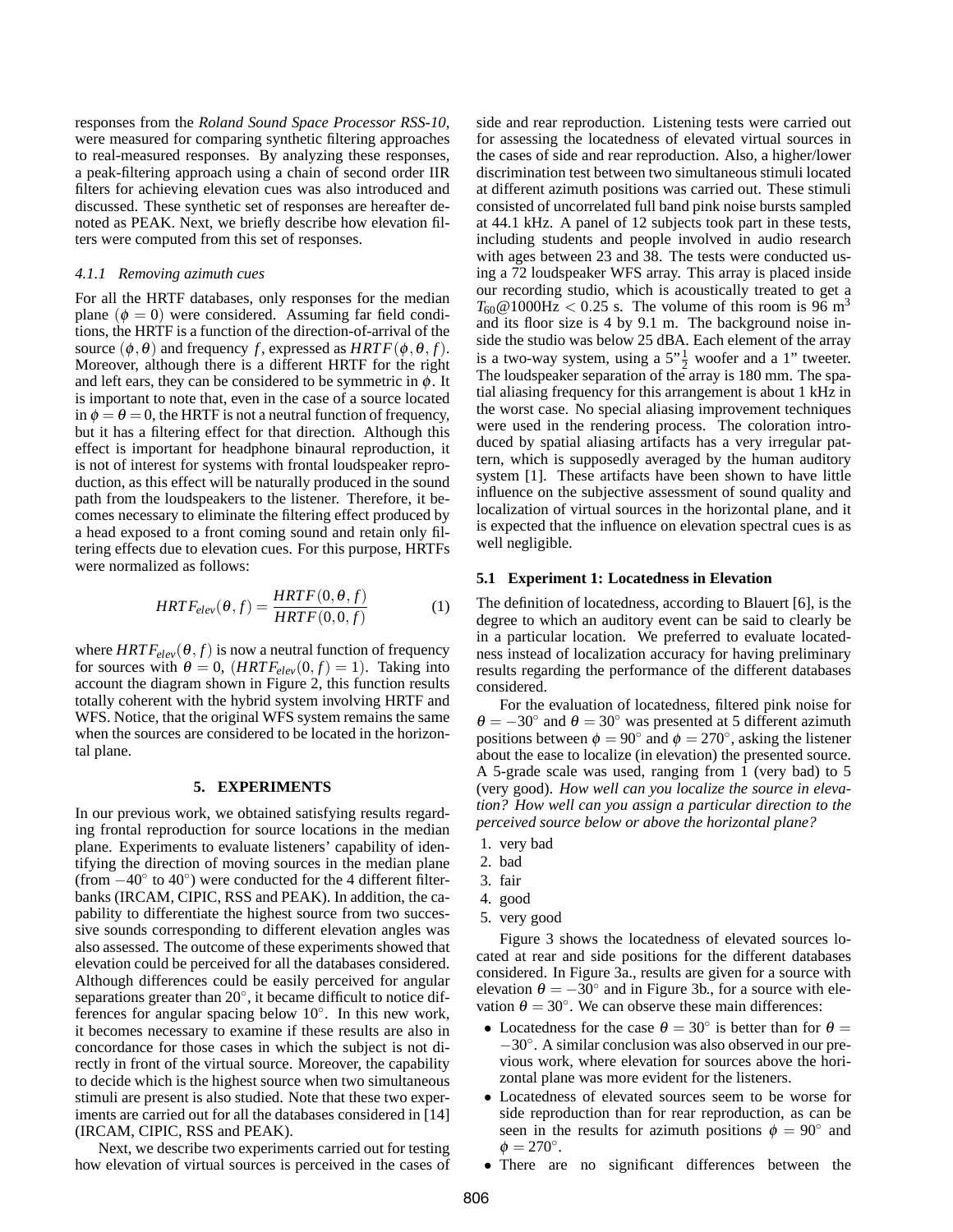

Figure 4: Hit rate for the Higher/Lower discrimination experiment for each database. Each panel describes one of the four situations described in Section 5.2



b) Figure 3: Subjective assessment of locatedness, showing mean and 95% confidence intervals for each system and azimuth position. a)Virtual source at  $\theta = -30^{\circ}$ . b) Virtual source  $\theta = 30^\circ$ 

IRCAM CIPIC RSS PEAK

databases considered, and means are almost always in the

fair-good range.

## **5.2 Experiment 2: Higher/Lower Discrimination of Simultaneous Sources**

In this experiment, the capability of identifying which source is at a higher position from two simultaneous sounds filtered with different  $\theta$  responses was studied. The sounds were again two filtered pink noise bursts corresponding to different values of  $\theta$ , and were positioned in the WFS system at different azimuth angles between  $\phi = 90^\circ$  and  $\phi = 270^\circ$ . The following situations were presented to each listener:

- 1. **Source 1**:  $\phi = 270^\circ$  θ = 30°. **Source 2**:  $\phi = 180^\circ$  θ = 0°.
- 2. **Source 1**:  $\phi = 180^\circ$   $\theta = 30^\circ$ . **Source 2**:  $\phi = 90^\circ$   $\theta = 0^\circ$ .
- 3. **Source 1**:  $\phi = 225^{\circ} \theta = -30^{\circ}$ . **Source 2**:  $\phi = 180^{\circ} \theta = 0^{\circ}$ .
- 4. **Source 1**:  $\phi = 225^\circ$  θ = −30°. **Source 2**:  $\phi = 135^\circ$  θ = 30°.

These situations were randomly chosen and repeated 4 times. Listeners had to indicate approximately the direction of the source that was higher.

The results for this experiment are shown in Figure 4, showing the rate of correct answers for all the situations described in Section 5.2. The following observations can be made:

- For all situations, the hit rate remains in the range between 60% and 80%.
- Although there are not very big differences between databases, the RSS and PEAK filter banks show better performance than IRCAM and CIPIC.
- Results seem to be better when the higher source is above the horizontal plane. This observation may also reveal again the fact that elevation is more clearly perceived for  $\theta > 0$ .

#### **6. CONCLUSION**

In this paper, we have further explored the possibilities of producing elevation effects in Wave-Field Synthesis Systems. A recently proposed system that includes a filtering stage previous to WFS rendering was shown to be able to simulate virtual sources above and below the horizontal plane. The filtering stage is essential for producing this sensation and is based on common HRTF elevation cues extracted from public databases. This hybrid system (HRTF-WFS) has been tested in two new aspects that play an essential role in WFS: rear and side reproduction of elevated